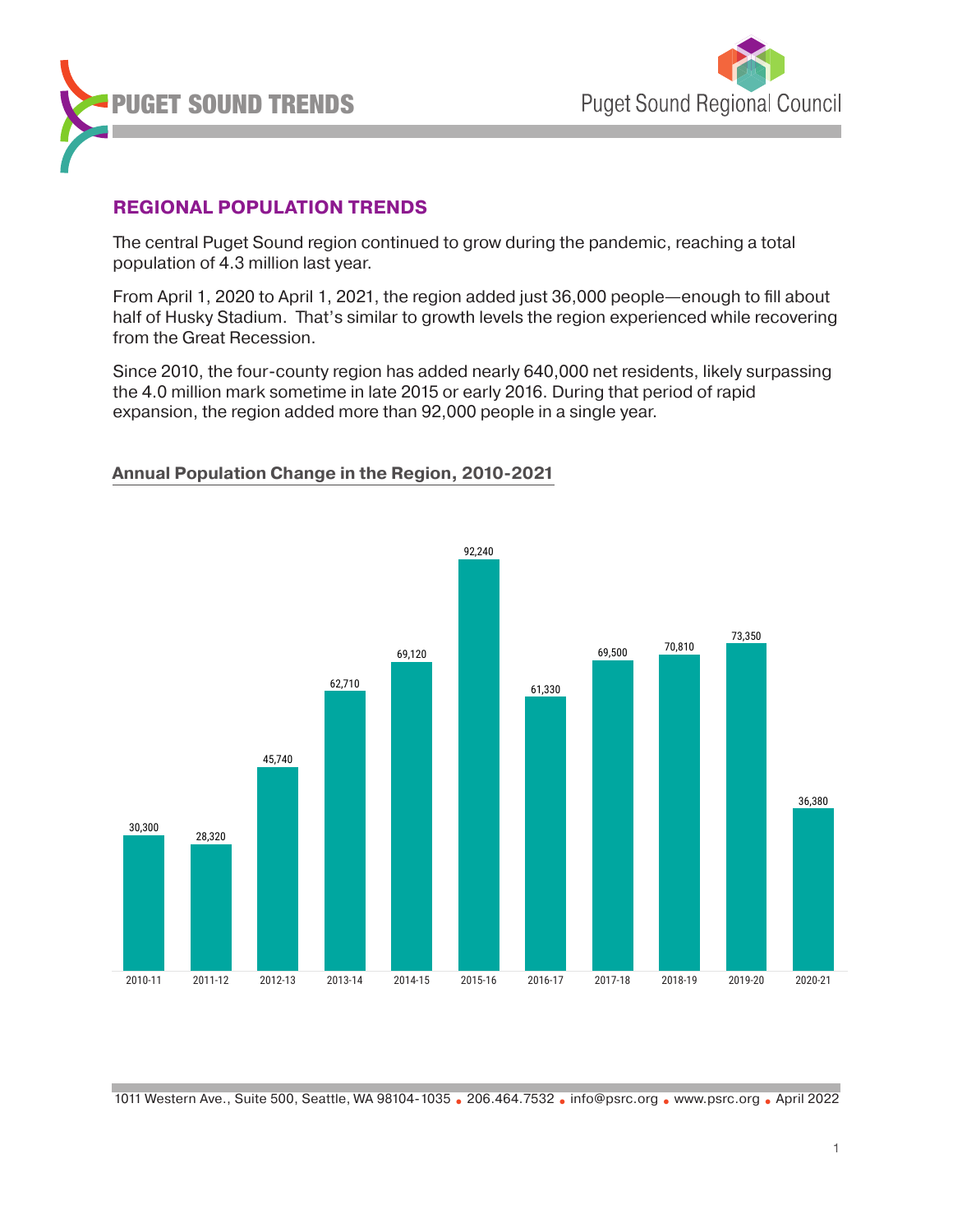## **COUNTY TRENDS**

King County has had the lion's share of the region's growth over the last 11 years (56%). The county's population boost was fueled by robust economic expansion, especially in the technology sector.

Of the remaining growth, 21% occurred in Pierce County, 19% in Snohomish County and 4% in Kitsap County.

King County's share of the region's overall population increased over the last decade, while Kitsap County's share decreased; Pierce and Snohomish counties largely held steady.

### **Percent Share of Regional Growth by County, 2010-2021**

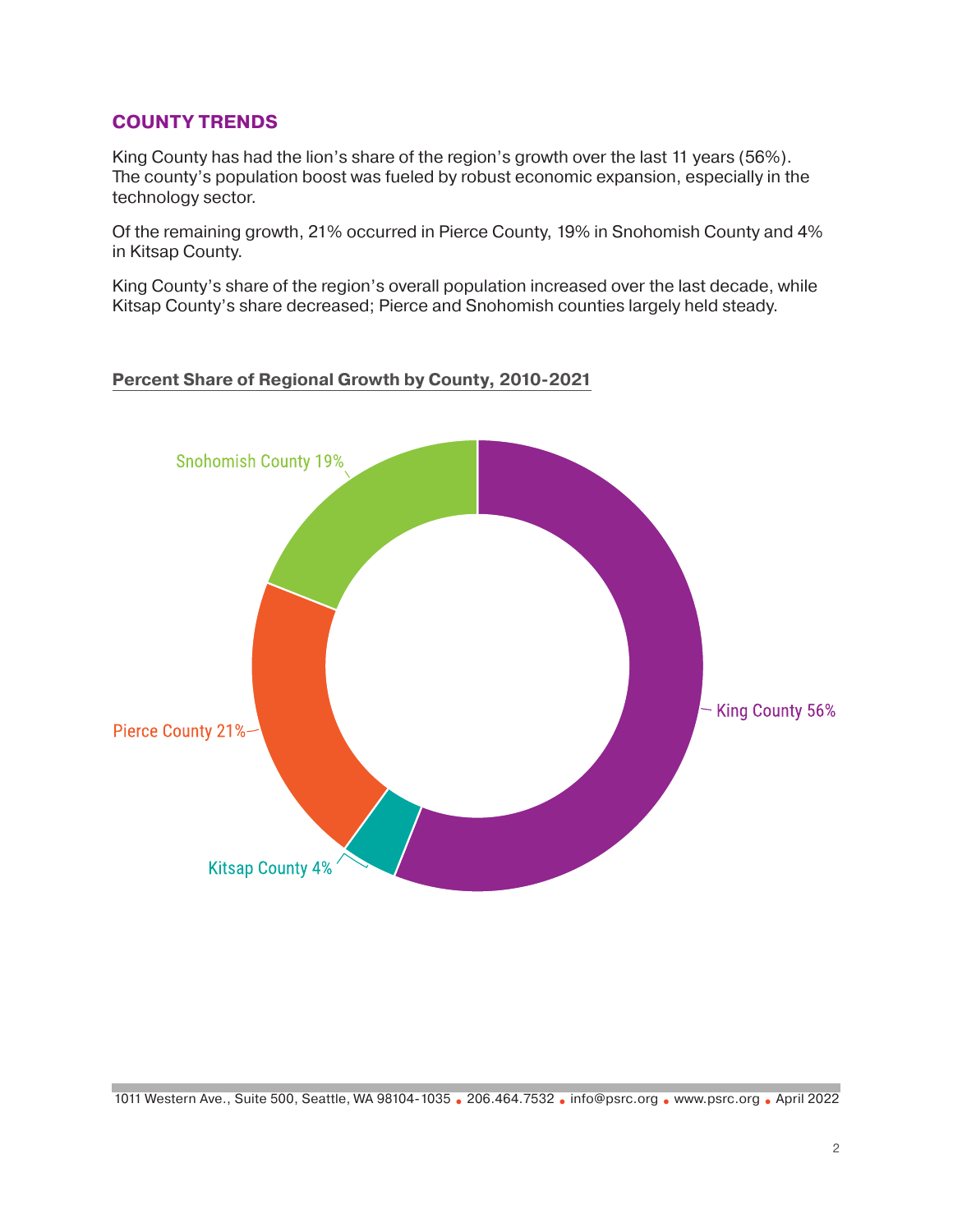In the first year of the pandemic, all four of the region's counties continued to gain some population but at a significantly slower pace than during the preceding year.

King and Pierce counties saw the most dramatic declines in growth rates, with levels falling off by more than half. King County grew by just 17,375 people from April 1, 2020 to April 1, 2021. By comparison, the prior year's growth was 41,920. Pierce County added 7,070, down from the 14,625 the year before.

The slowdown in Kitsap and Snohomish counties was more modest. Kitsap County grew by 2,090, compared to 3,270 the previous year. Snohomish County added 9,845 after gaining 13,540 the prior year.



### **Population Change by County, 2010-2021**

|                     | 2010<br><b>Population</b> | 2020<br><b>Population</b> | 2021<br><b>Population</b> | Change<br>2010-2020 | Avg Annual<br>Change<br>2010-2020 | Avg Annual<br>% Change<br>2010-2020 | Change<br>2020-2021 | % Change<br>2020-2021 |
|---------------------|---------------------------|---------------------------|---------------------------|---------------------|-----------------------------------|-------------------------------------|---------------------|-----------------------|
| <b>King County</b>  | 1,931,250                 | 2,269,680                 | 2,287,050                 | 338,425             | 33.845                            | 1.6%                                | 17,375              | 0.8%                  |
| Kitsap<br>County    | 251.130                   | 275,610                   | 277,700                   | 24,480              | 2.450                             | 0.9%                                | 2,090               | 0.8%                  |
| Pierce<br>County    | 795.230                   | 921.130                   | 928,200                   | 125,905             | 12.590                            | 1.5%                                | 7.070               | 0.8%                  |
| Snohomish<br>County | 713.340                   | 827,960                   | 837,800                   | 114,620             | 11460                             | 1.5%                                | 9.845               | 1.2%                  |
| Region              | 3,690,940                 | 4.294,370                 | 4,330,750                 | 603,430             | 60.345                            | 1.5%                                | 36,375              | 0.8%                  |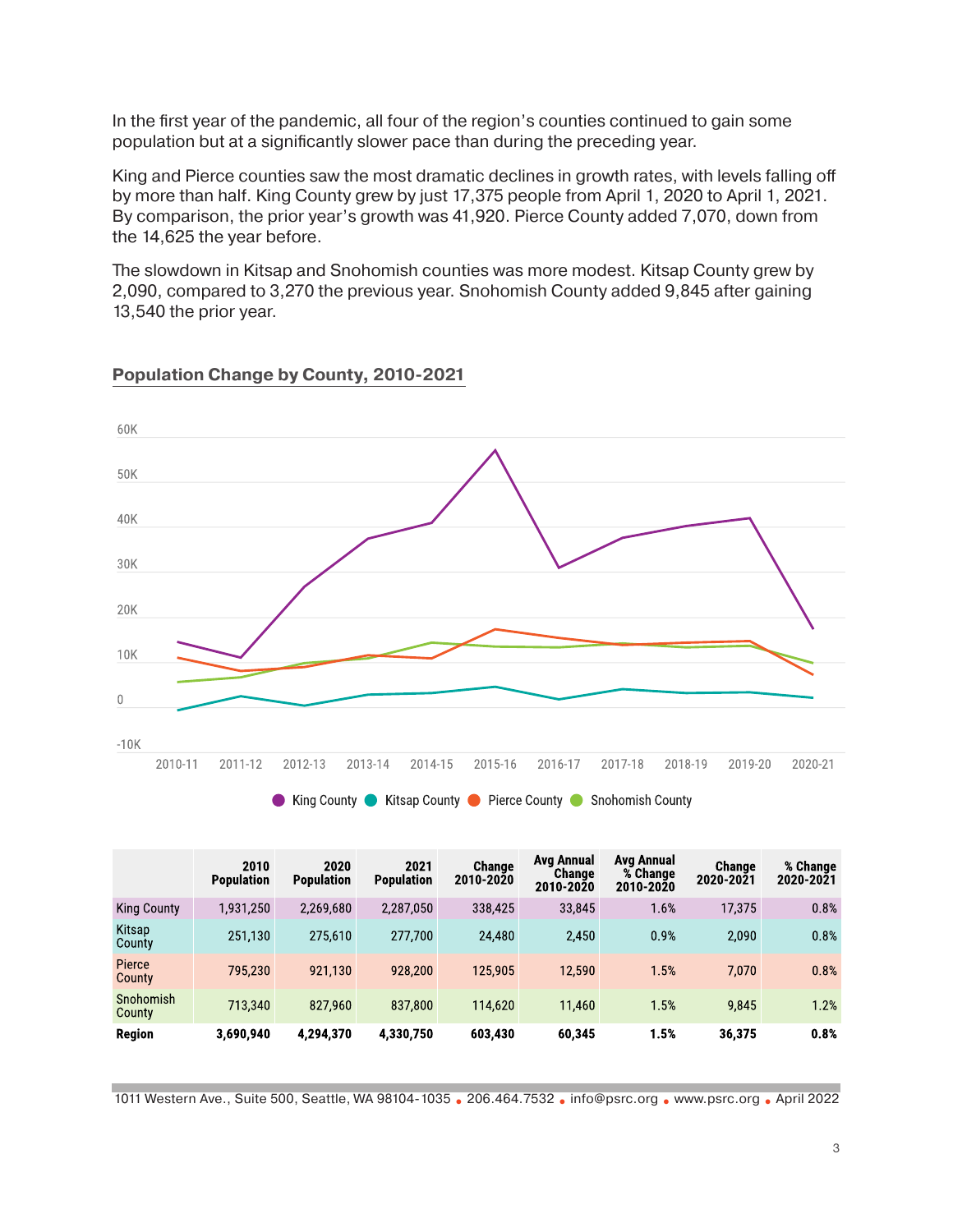## **CITY TRENDS**

Last year, following the release of redistricting data from the 2020 Census, we reported in our last Trend on [cities with the highest nominal and percentage growth](https://www.psrc.org/sites/default/files/trend-population-202111.pdf) over the last decade.

Many of the same cities are on this year's list of the top 10 cities with the greatest nominal growth (2020-2021) such as Seattle, Kent, Auburn, Bellevue and Kirkland.

Everett, Lake Stevens and Bonney Lake—each of which grew by more than 1,000 residents over the last year—are new to the list, as are Arlington and Edgewood.

Seven of the cities on the 2020-2021 Top 10 list have designated regional growth centers and/ or high-capacity transit station areas, which are places that are planning to accommodate a substantial share of the region's future growth per the [VISION 2050 regional growth strategy](https://www.psrc.org/vision).

#### Seattle 5.385 Everett 1.670 Lake Stevens 1,370 **Kent 1,110** Bonney Lake 1,025 Auburn 825 Arlington 820 Edgewood 785 Bellevue 745 Kirkland 725 **2020-2021** Seattle 128,360 Kent\* 44,180 Kirkland\* 43,390 Bellevue 29,490 Sammamish\* 21,680 Tacoma 20,950 Redmond 19,110 Burien\* 18,750 Auburn 17,080 Renton 15,860 **2010-2021**

# **Top 10 Cities by Nominal Growth Top 10 Cities by Nominal Growth**

\*Significant share (greater than 20%) of population growth attributable to annexation

The 10 fastest-growing places by percentage growth over the last year (2020-2021) reflect an entirely new set of cities compared to the 10 fastest-growing cities over the last decade.

Black Diamond sits at the top of this list, swelling by 13% in just one year due to new development occurring in its Ten Trails master planned community.

Many of the fastest-growing places over the last decade have been large cities increasing through both annexation and real growth. By contrast, last year's Top 10 list has mostly small to midsize cities that expanded through real growth alone.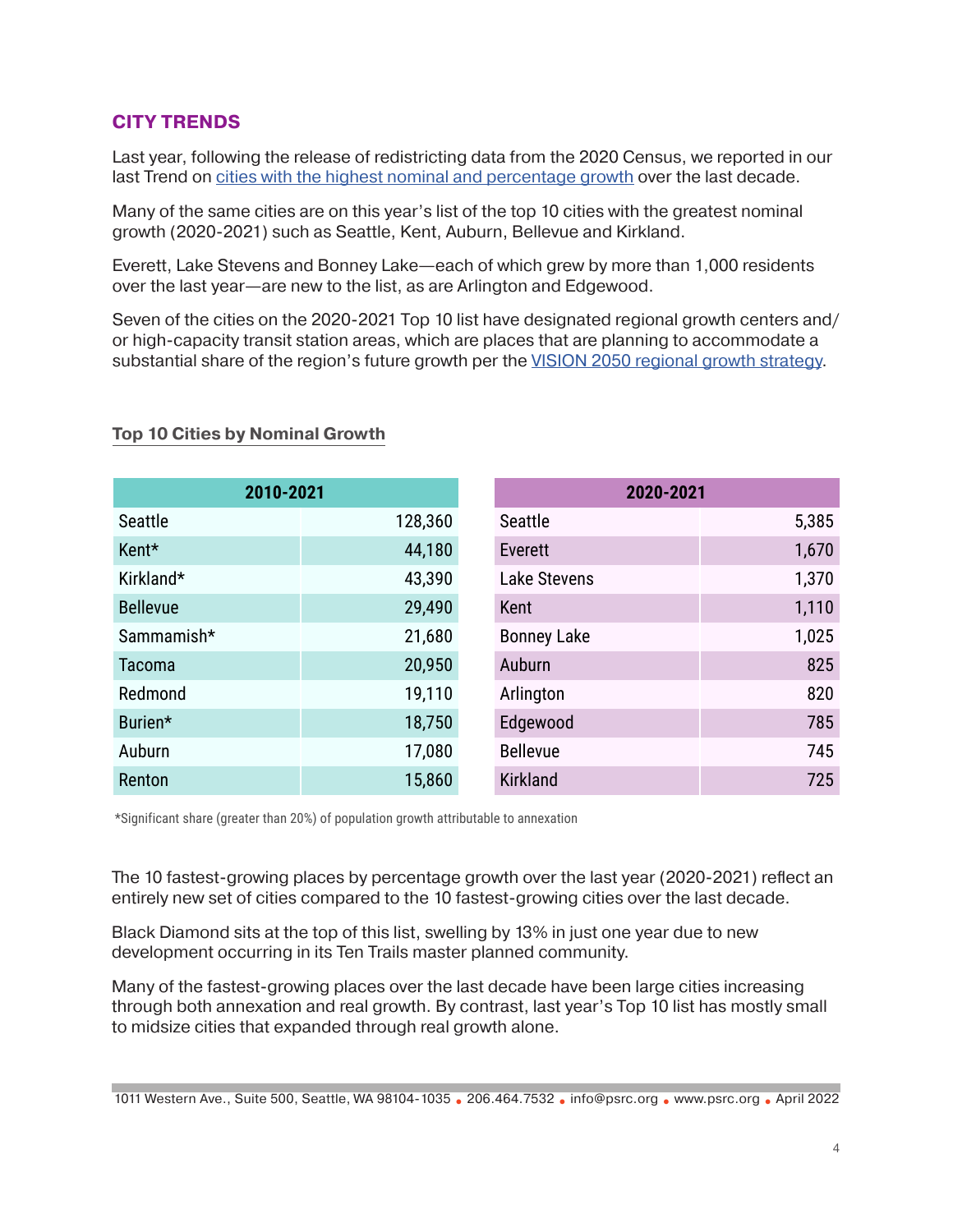## **Top 10 Cities by Percentage Growth Top 10 Cities by Percentage Growth Top 10 Cities by Percentage Growth**

| 2010-2021         |     | 2020-2021                |       |
|-------------------|-----|--------------------------|-------|
| Kirkland*         | 89% | <b>Black Diamond</b>     | 13.3% |
| <b>Gig Harbor</b> | 69% | Edgewood                 | 6.4%  |
| Burien*           | 56% | <b>Bonney Lake</b>       | 4.5%  |
| Kent*             | 48% | <b>Sultan</b>            | 4.4%  |
| Sammamish*        | 47% | Arlington                | 4.1%  |
| Bothell*          | 44% | <b>Lake Stevens</b>      | 3.8%  |
| <b>Ruston</b>     | 41% | <b>Buckley</b>           | 3.6%  |
| Port Orchard*     | 40% | Stanwood                 | 3.6%  |
| Redmond           | 35% | <b>Mountlake Terrace</b> | 3.3%  |
| Orting            | 34% | <b>North Bend</b>        | 3.0%  |

\*Significant share (greater than 20%) of population growth attributable to annexation \*Significant share (greater than 20%) of population growth attributable to annexation

## **PANDEMIC-RELATED MIGRATION**

There has been intense interest in the subject of remote workers relocating from Seattle to other communities, both within and outside the region, during the pandemic.

Such movers are said to be trading for homes with more living space and other amenities, as well as lower rents and housing prices, when commute distance no longer factors as strongly into residential location choice.

While OFM's population estimates can't directly tell us about migration patterns between Seattle and other communities, they do tell us that Seattle continued to grow by about 5,400 net residents during the first year of the pandemic.

We can also examine Seattle's overall share (or capture rate) of population growth in King County and the region to see if more growth is happening outside of Seattle as a result of pandemic-driven outmigration trends.

The verdict from this point of analysis is somewhat unclear.

There has not been a sharp drop-off in Seattle's growth capture rate between the year immediately preceding vs. the first year of the pandemic.

Seattle's share of King County's population growth in the first year of the pandemic (31%), in fact, shows no change from the preceding year, while the city's share of regional growth dropped modestly from 18% (2019-20) to 15% (2020-21).

<sup>1011</sup> Western Ave., Suite 500, Seattle, WA 98104-1035 **•** 206.464.7532 **•** info@psrc.org **•** [www.psrc.org](https://www.psrc.org/) **•** April 2022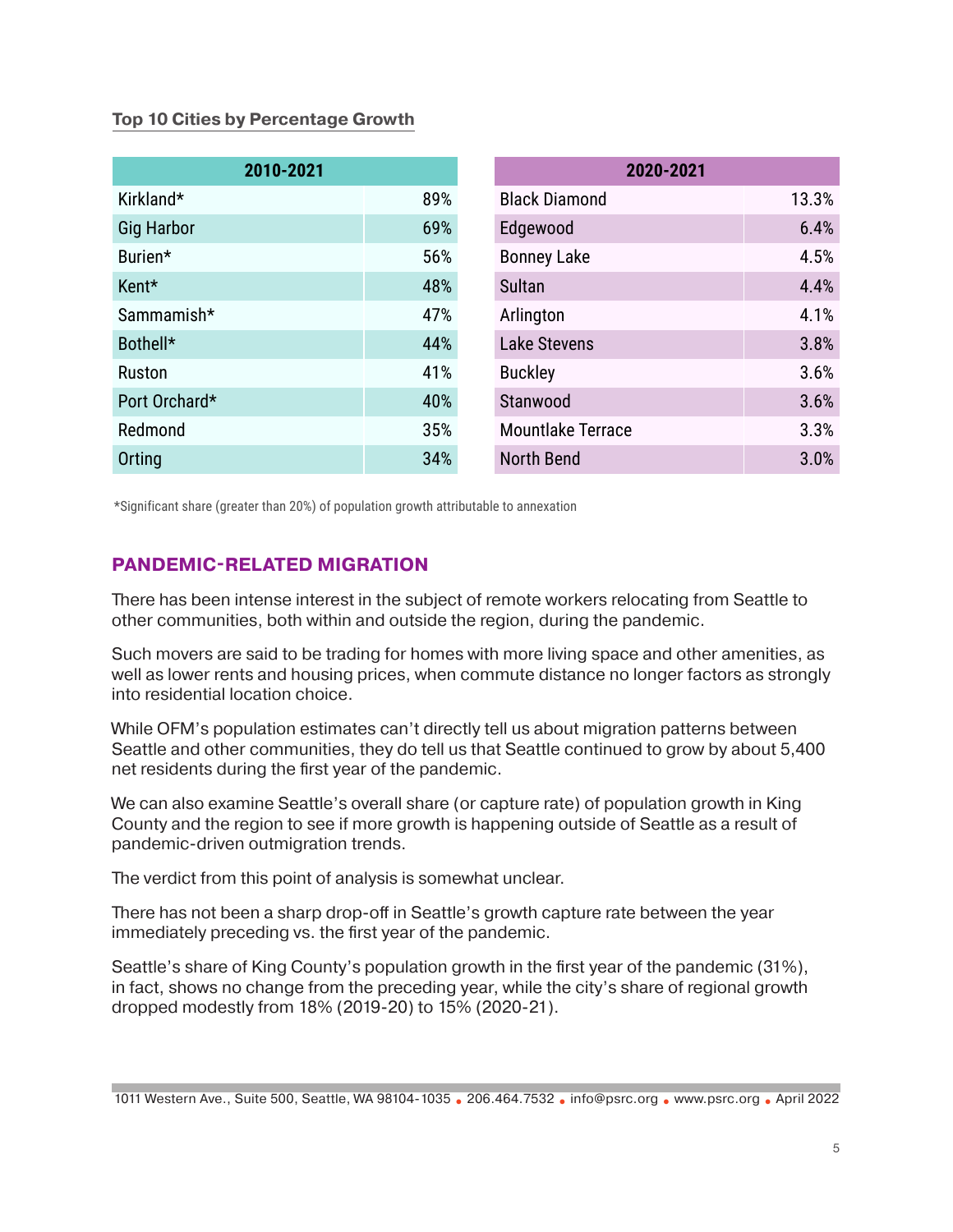The city's share of growth did show a more noticeable decline since two years before the pandemic hit (2018-19), which suggests that outmigration trends may be attributable in part to other longer-term factors such as the high cost of housing.

So what does all of this tell us?

The data doesn't necessarily contradict anecdotal evidence about the outmigration of Seattle's residents to other places, but it does suggest that perhaps the scale of the movement may be more limited than thought. Also, vacated homes appear to have been filled by new residents moving to, as well as within, Seattle.

### **Seattle's Share of Annual Population Growth, 2010-2021**



### **ABOUT THE DATA IN THIS TREND**

Population estimates in this Trend come from the Washington State Office of Financial Management (OFM).

OFM recently released its 2010-2020 intercensal estimates of population and housing for cities, towns and counties. We combined them with OFM's revised April 1, 2021 population estimates to take a fresh look at population trends in our region over the last 11 years.

These estimates are considered more accurate than OFM's postcensal estimates, since the data series is bookended on both sides by decennial census counts or state-certified special census counts. They provide the most reliable view of year-over-year change over the last decade.

OFM is set to release its 2022 population estimates for cities, towns and counties in July, which will provide another opportunity to gauge the impact of the pandemic on regional growth trends.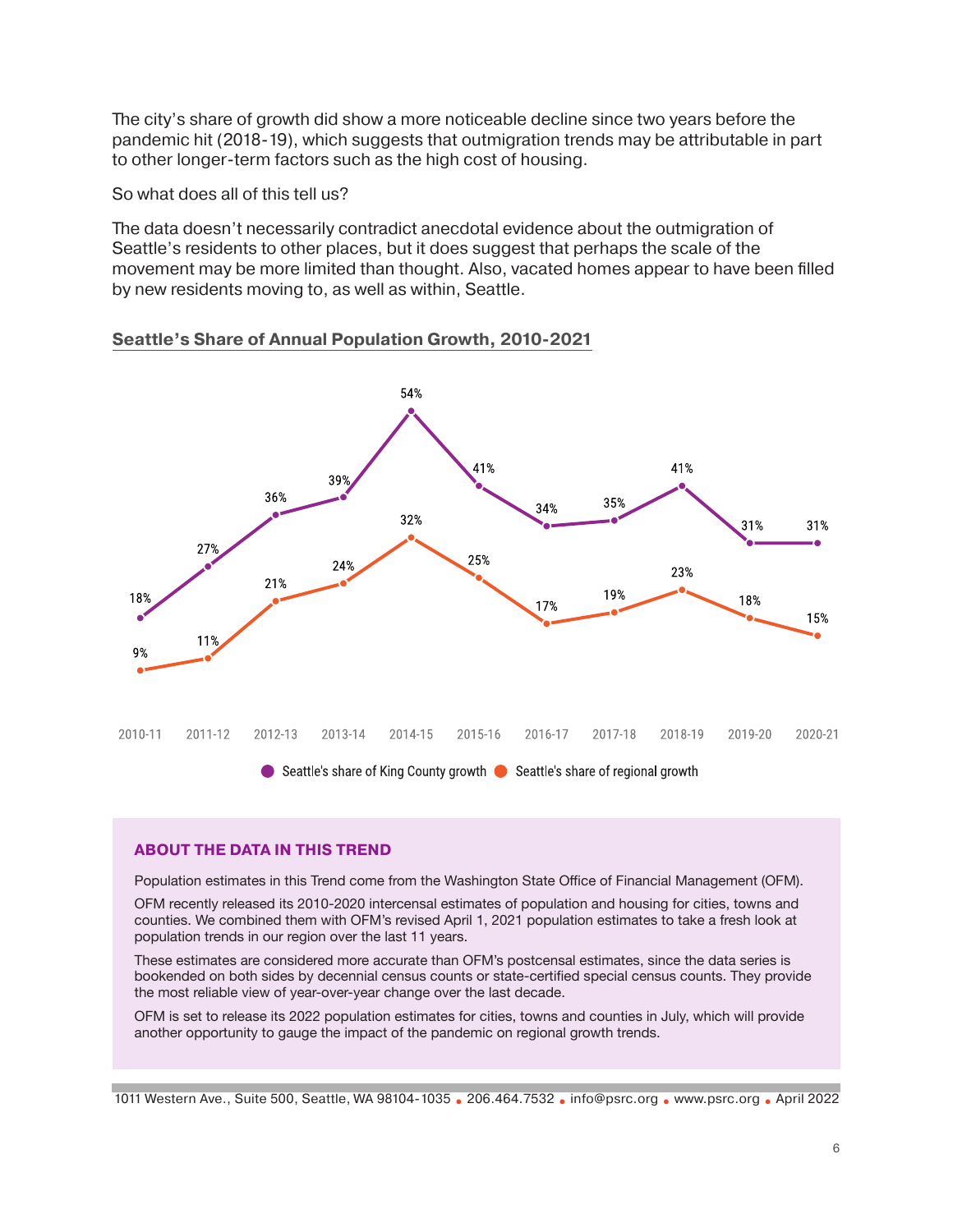Appendix A: Cities and Towns of the Central Puget Sound Region

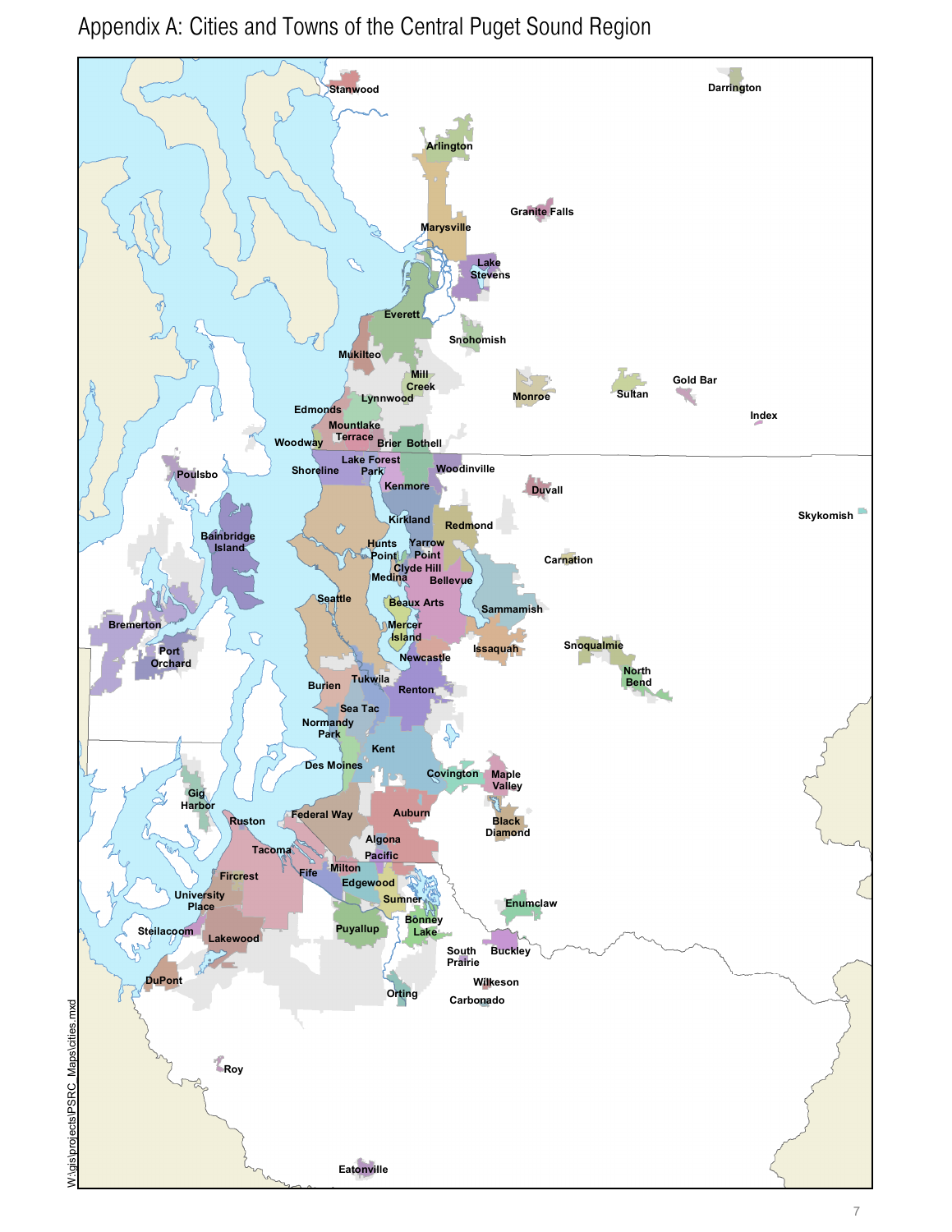## Appendix B: Population of Cities, Towns and Counties in the Central Puget Sound Region

|                            |           |            |            |                     |            |            |            |            |            |            |           |            |           |          | Avg Annual | Population |              |                 | Population   |
|----------------------------|-----------|------------|------------|---------------------|------------|------------|------------|------------|------------|------------|-----------|------------|-----------|----------|------------|------------|--------------|-----------------|--------------|
| County                     | Census    | <b>OFM</b> | <b>OFM</b> | <b>OFM</b>          | <b>OFM</b> | <b>OFM</b> | <b>OFM</b> | <b>OFM</b> | <b>OFM</b> | <b>OFM</b> | Census    | <b>OFM</b> | Change    | % Change | % Change   | Annexed    |              | Change % Change | Annexed      |
| <b>Municipality</b>        | 2010      | 2011       | 2012       | 2013                | 2014       | 2015       | 2016       | 2017       | 2018       | 2019       | 2020      | 2021       | 2010-20   | 2010-20  | 2010-20    | 2010-20    | 2020-21      | 2020-21         | 2020-21      |
| <b>Central Puget Sound</b> | 1,971,593 | 1,986,289  |            | 1,997,752 2,025,009 | 2,062,933  | 2,104,562  | 2,162,610  | 2,194,352  | 2,232,627  | 2,273,760  | 2,316,516 | 2.334.150  | 344,923   | 17.5%    | 1.6%       | 35         | 17,634       | 0.8%            | $\Omega$     |
| Unincorporated             | 576,610   | 539,252    | 510,283    | 505,916             | 503,456    | 508,061    | 503,817    | 507,314    | 512,807    | 517,807    | 522,376   | 525,580    | (54, 234) | $-9.4%$  | $-1.0%$    | (97, 670)  | 3,204        | 0.6%            | $\mathbf{0}$ |
| Incorporated               | 2,571,496 | 2,631,672  | 2,683,099  | 2,723,650           | 2,779,384  | 2,830,756  | 2,916,003  | 2,961,466  | 3,013,244  | 3,067,300  | 3,124,258 | 3,148,705  | 552,762   | 21.5%    | 2.0%       | 96,662     | 24,447       | 0.8%            | $\mathbf{0}$ |
| <b>King County</b>         | 1,931,249 | 1,945,686  | 1,956,755  | 1,983,550           | 2,021,027  | 2,061,981  | 2,118,958  | 2,149,910  | 2,187,460  | 2,227,755  | 2,269,675 | 2,287,050  | 338,426   | 17.5%    | 1.6%       | $\Omega$   | 17,375       | 0.8%            | $\Omega$     |
| Unincorporated             | 325,000   | 288,355    | 256,892    | 252,217             | 247,002    | 248,540    | 239,858    | 241,557    | 243,037    | 244,977    | 246,266   | 247,385    | (78, 734) | $-24.2%$ | $-2.7%$    | (97, 670)  | 1,119        | 0.5%            | $\Omega$     |
| Incorporated               | 1,606,249 | 1,657,331  | 1,699,863  | 1,731,333           | 1,774,025  | 1,813,441  | 1,879,100  | 1,908,353  | 1.944.423  | .982,778   | 2,023,409 | 2,039,665  | 417,160   | 26.0%    | 2.3%       | 97,670     | 16,256       | 0.8%            | $\mathbf{0}$ |
| Algona                     | 3,014     | 3,060      | 3,084      | 3,092               | 3,117      | 3,144      | 3,223      | 3,238      | 3,240      | 3,259      | 3,290     | 3,290      | 276       | 9.2%     | 0.9%       |            | $\mathbf{0}$ | 0.0%            | $\Omega$     |
| Auburn (part)              | 62,761    | 63,568     | 64,395     | 65,888              | 67,416     | 68,578     | 70,561     | 72,181     | 74,438     | 76,374     | 77,243    | 78,040     | 14,482    | 23.1%    | 2.1%       |            | 797          | 1.0%            | $\Omega$     |
| <b>Beaux Arts Village</b>  | 299       | 300        | 304        | 297                 | 301        | 310        | 317        | 312        | 316        | 316        | 317       | 315        | 18        | 6.0%     | 0.6%       |            | (2)          | $-0.6%$         | $\Omega$     |
| Bellevue                   | 122,363   | 124,052    | 125,738    | 133,169             | 136,483    | 137,500    | 143,053    | 143,969    | 145,890    | 148,105    | 151,854   | 152,600    | 29,491    | 24.1%    | 2.2%       | 5,630      | 746          | 0.5%            | $\Omega$     |
| <b>Black Diamond</b>       | 4,153     | 4,120      | 4,088      | 4,049               | 4,016      | 3,994      | 4,048      | 4,033      | 4,011      | 4,116      | 4,697     | 5,320      | 544       | 13.1%    | 1.2%       |            | 623          | 13.3%           | $\Omega$     |
| Bothell (part)             | 17,090    | 17,102     | 17,180     | 17,276              | 23,997     | 24,781     | 25,935     | 26,161     | 26,681     | 27,711     | 28,956    | 28,930     | 11,866    | 69.4%    | 5.4%       | 6,801      | (26)         | $-0.1%$         | $\Omega$     |
| <b>Burien</b>              | 33,313    | 46,013     | 46,824     | 47,127              | 47,516     | 48,304     | 49,717     | 50,009     | 51,209     | 51,568     | 52,066    | 52,430     | 18,753    | 56.3%    | 4.6%       | 14,292     | 364          | 0.7%            | $\Omega$     |
| Carnation                  | 1,786     | 1,773      | 1,772      | 1,762               | 1,757      | 1,750      | 1,797      | 1,964      | 2,072      | 2,121      | 2,158     | 2,150      | 372       | 20.8%    | 1.9%       |            | (8)          | $-0.4%$         | 0            |
| Clyde Hill                 | 2,984     | 2,989      | 2,991      | 2,996               | 3,016      | 3.048      | 3,094      | 3,057      | 3,098      | 3,124      | 3.126     | 3,110      | 142       | 4.8%     | 0.5%       |            | (16)         | $-0.5%$         | 0            |
| Covington                  | 17,575    | 17.615     | 17,710     | 18,020              | 18,374     | 18,391     | 18,581     | 20,242     | 20,407     | 20,566     | 20,777    | 20,890     | 3,202     | 18.2%    | 1.7%       |            | 113          | 0.5%            | $\mathbf{0}$ |
| Des Moines                 | 29,673    | 29,768     | 29,877     | 30,002              | 30,418     | 30,578     | 31,187     | 31,314     | 31,406     | 31,997     | 32,888    | 33,100     | 3,215     | 10.8%    | 1.0%       |            | 212          | 0.6%            | $\Omega$     |
| Duvall                     | 6,695     | 6,723      | 6,912      | 7,137               | 7,340      | 7,373      | 7,460      | 7,545      | 7,707      | 7,911      | 8,034     | 8,125      | 1,339     | 20.0%    | 1.8%       |            | 91           | 1.1%            | $\Omega$     |
| Enumclaw (part)            | 10,669    | 10,901     | 11,015     | 11,090              | 11,095     | 11,141     | 11,413     | 11,440     | 11,680     | 12,184     | 12,543    | 12,830     | 1,874     | 17.6%    | 1.6%       | 366        | 287          | 2.3%            | $\Omega$     |
| Federal Way                | 89,306    | 89,779     | 90,271     | 90,935              | 91,786     | 92,836     | 96,498     | 98,103     | 99,192     | 100,059    | 101,030   | 101,700    | 11,724    | 13.1%    | 1.2%       |            | 670          | 0.7%            | $\Omega$     |
| Hunts Point                | 394       | 392        | 395        | 406                 | 420        | 428        | 439        | 442        | 451        | 454        | 457       | 455        | 63        | 16.0%    | 1.5%       |            | (2)          | $-0.4%$         | $\mathbf{0}$ |
| Issaquah                   | 30,434    | 30,752     | 31,358     | 32,521              | 33,320     | 33,863     | 35,199     | 36,993     | 38,195     | 38,609     | 40,051    | 40,640     | 9,617     | 31.6%    | 2.8%       |            | 589          | 1.5%            | $\mathbf{0}$ |
| Kenmore                    | 20.460    | 20.800     | 21,059     | 21.237              | 21,466     | 21.629     | 22.565     | 22,877     | 23,153     | 23.711     | 23,914    | 24,050     | 3,454     | 16.9%    | 1.6%       |            | 136          | 0.6%            | $\mathbf{0}$ |
| Kent                       | 92,411    | 116,693    | 118,506    | 120,862             | 122,681    | 125,332    | 128,057    | 129,974    | 132,806    | 134,799    | 136,588   | 137,700    | 44,177    | 47.8%    | 4.0%       | 25,458     | 1,112        | 0.8%            | $\Omega$     |
| Kirkland                   | 48,787    | 49,547     | 77,320     | 78,385              | 80,075     | 82,284     | 83,925     | 85,448     | 87,479     | 89,176     | 92,175    | 92,900     | 43,388    | 88.9%    | 6.6%       | 31,816     | 725          | 0.8%            | $\Omega$     |
| Lake Forest Park           | 12,598    | 12,643     | 12,697     | 12,778              | 12,877     | 12,968     | 13,138     | 13,226     | 13,369     | 13,565     | 13.630    | 13,630     | 1,032     | 8.2%     | 0.8%       |            | $\mathbf 0$  | 0.0%            | $\mathbf{0}$ |
| Maple Valley               | 22,684    | 23,028     | 23,533     | 24,194              | 24,624     | 25,197     | 25,404     | 25,624     | 26,125     | 27,435     | 28,013    | 28,640     | 5,329     | 23.5%    | 2.1%       |            | 627          | 2.2%            | 0            |
| Medina                     | 2,969     | 2,935      | 2,920      | 2,897               | 2,913      | 2,917      | 2,948      | 2,947      | 2,943      | 2,908      | 2,915     | 2,920      | (54)      | $-1.8%$  | $-0.2%$    |            | 5            | 0.2%            | $\mathbf{0}$ |
| Mercer Island              | 22,699    | 22,980     | 23,232     | 23,536              | 24,563     | 24,020     | 24,250     | 24,992     | 25,116     | 25,256     | 25,748    | 25,790     | 3,049     | 13.4%    | 1.3%       |            | 42           | 0.2%            | $\Omega$     |
| Milton (part)              | 831       | 837        | 836        | 842                 | 969        | 1,124      | 1,204      | 1,384      | 1,377      | 1,373      | 1,640     | 1,630      | 809       | 97.4%    | 7.0%       | 396        | (10)         | $-0.6%$         | $\Omega$     |
| Newcastle                  | 10,380    | 10,365     | 10,374     | 10,553              | 10,738     | 10,783     | 10,884     | 11,084     | 12,552     | 12,559     | 13,017    | 13,310     | 2,637     | 25.4%    | 2.3%       |            | 293          | 2.3%            | $\Omega$     |
| Normandy Park              | 6,335     | 6,361      | 6,380      | 6,401               | 6,439      | 6,500      | 6,634      | 6,695      | 6,717      | 6,746      | 6,771     | 6,785      | 436       | 6.9%     | 0.7%       |            | 14           | 0.2%            | $\Omega$     |
| North Bend                 | 5,731     | 5,841      | 5,876      | 6,041               | 6,294      | 6,464      | 6,573      | 6,624      | 6,829      | 6,971      | 7,461     | 7,685      | 1,730     | 30.2%    | 2.7%       | 114        | 224          | 3.0%            | $\Omega$     |
| Pacific (part)             | 6,514     | 6,552      | 6,593      | 6,759               | 6,860      | 6,909      | 7,010      | 7,062      | 7,114      | 7,145      | 7.194     | 7,215      | 680       | 10.4%    | 1.0%       |            | 21           | 0.3%            | $\Omega$     |
| Redmond                    | 54,144    | 55.488     | 55,987     | 56,653              | 58,916     | 60.782     | 62,430     | 63,951     | 66,212     | 68,001     | 73,256    | 73,910     | 19,112    | 35.3%    | 3.1%       | 331        | 654          | 0.9%            | $\Omega$     |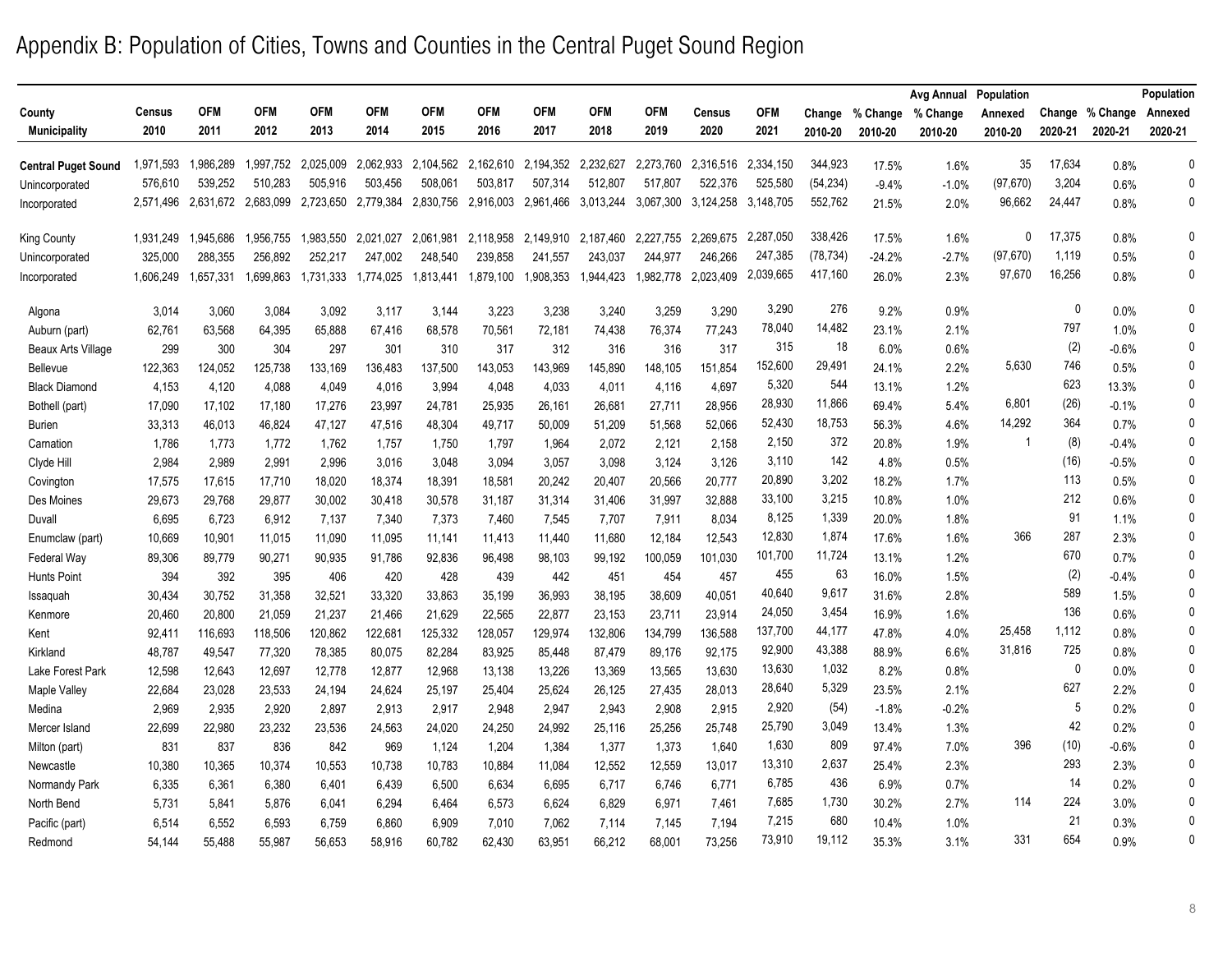|                     |             |            |             |            |            |             |            |              |              |             |               |             |         |                          | Avg Annual | Population |                          |                 | Population   |
|---------------------|-------------|------------|-------------|------------|------------|-------------|------------|--------------|--------------|-------------|---------------|-------------|---------|--------------------------|------------|------------|--------------------------|-----------------|--------------|
| County              | Census      | <b>OFM</b> | <b>OFM</b>  | <b>OFM</b> | <b>OFM</b> | <b>OFM</b>  | <b>OFM</b> | <b>OFM</b>   | <b>OFM</b>   | <b>OFM</b>  | <b>Census</b> | <b>OFM</b>  | Change  | % Change                 | % Change   | Annexed    |                          | Change % Change | Annexed      |
| <b>Municipality</b> | 2010        | 2011       | 2012        | 2013       | 2014       | 2015        | 2016       | 2017         | 2018         | 2019        | 2020          | 2021        | 2010-20 | 2010-20                  | 2010-20    | 2010-20    | 2020-21                  | 2020-21         | 2020-21      |
| Renton              | 90.927      | 93,179     | 94,699      | 96.508     | 98.336     | 99.752      | 103,103    | 104,054      | 104,829      | 105.702     | 106.785       | 107,100     | 15,858  | 17.4%                    | 1.6%       | 899        | 315                      | 0.3%            | $\mathbf 0$  |
| Sammamish           | 45,780      | 46,962     | 47,575      | 48,319     | 49,628     | 50,509      | 62,919     | 63,796       | 65,325       | 66,567      | 67,455        | 67,940      | 21,675  | 47.3%                    | 4.0%       | 11.566     | 485                      | 0.7%            | $\mathbf{0}$ |
| SeaTac              | 26,909      | 27,355     | 27,720      | 28,062     | 28,630     | 28,916      | 29,324     | 30,352       | 30,901       | 31,206      | 31,454        | 32,000      | 4,545   | 16.9%                    | 1.6%       |            | 546                      | 1.7%            | $\mathbf{0}$ |
| Seattle             | 608,660     | 611,249    | 614,283     | 624,045    | 638,784    | 660,908     | 684,136    | 694,513      | 707,555      | 724,144     | 737,015       | 742,400     | 128,355 | 21.1%                    | 1.9%       |            | 5,385                    | 0.7%            | $\Omega$     |
| Shoreline           | 53,007      | 53,390     | 53,584      | 54,175     | 54,728     | 55,353      | 55,960     | 56,201       | 56,820       | 57,762      | 58,608        | 59,260      | 5,601   | 10.6%                    | 1.0%       |            | 652                      | 1.1%            | $\mathbf{0}$ |
| Skykomish           | 198         | 192        | 188         | 182        | 181        | 171         | 171        | 168          | 170          | 166         | 161           | 160         | (37)    | $-18.7%$                 | $-2.0%$    |            | (1)                      | $-0.6%$         | 0            |
| Snoqualmie          | 10,670      | 10,978     | 11,369      | 11,787     | 12,238     | 13,067      | 13,398     | 13,535       | 13,817       | 14,075      | 14,121        | 14,490      | 3,451   | 32.3%                    | 2.8%       |            | 369                      | 2.6%            | $\mathbf{0}$ |
| Tukwila             | 19,107      | 19,091     | 19,168      | 19,294     | 19,384     | 19,516      | 19,803     | 19,961       | 20,159       | 21,292      | 21,798        | 22,000      | 2,691   | 14.1%                    | 1.3%       |            | 202                      | 0.9%            | 0            |
| Woodinville         | 10,938      | 10,945     | 10,970      | 11,013     | 11,276     | 11,253      | 11,636     | 11,769       | 11,916       | 12,612      | 13,069        | 13,100      | 2,131   | 19.5%                    | 1.8%       |            | 31                       | 0.2%            | 0            |
| <b>Yarrow Point</b> | 1,001       | 1,013      | 1,080       | 1,043      | 1,053      | 1,068       | 1,106      | 1,113        | 1,146        | 1,133       | 1,134         | 1,125       | 133     | 13.3%                    | 1.3%       |            | (9)                      | $-0.8%$         | 0            |
| Kitsap County       | 251,133     | 250,422    | 252,907     | 253,217    | 255.971    | 259,034     | 263,471    | 265,268      | 269,280      | 272,342     | 275.611       | 277,700     | 24,478  | 9.7%                     | 0.9%       | $\Omega$   | 2,089                    | 0.8%            | $\mathbf{0}$ |
| Unincorporated      | 170,022     | 168,077    | 168,875     | 169,064    | 170,520    | 171,622     | 173,853    | 174,677      | 176,570      | 178,018     | 179,719       | 180,840     | 9,697   | 5.7%                     | 0.6%       | (1,008)    | 1,121                    | 0.6%            | $\Omega$     |
| Incorporated        | 81,111      | 82,345     | 84,032      | 84,153     | 85,451     | 87,412      | 89,618     | 90,591       | 92,710       | 94,324      | 95,892        | 96,860      | 14,781  | 18.2%                    | 1.7%       | 1,008      | 968                      | 1.0%            | 0            |
| Bainbridge Island   | 23,025      | 22,996     | 23,017      | 23,085     | 23,217     | 23,227      | 23,574     | 23,735       | 24,081       | 24,233      | 24,825        | 24,930      | 1,800   | 7.8%                     | 0.8%       |            | 105                      | 0.4%            | $\mathbf 0$  |
| Bremerton           | 37,729      | 38,576     | 39,705      | 38,370     | 38,931     | 40,220      | 41,424     | 41,642       | 42,797       | 43,526      | 43,505        | 43,970      | 5,776   | 15.3%                    | 1.4%       | 65         | 465                      | 1.1%            | $\mathbf{0}$ |
| Port Orchard        | 11,157      | 11,486     | 11,880      | 13,020     | 13,404     | 13,875      | 14,240     | 14,497       | 14,746       | 15,064      | 15,587        | 15,960      | 4,430   | 39.7%                    | 3.4%       | 943        | 373                      | 2.4%            | $\mathbf{0}$ |
| Poulsbo             | 9,200       | 9,287      | 9,430       | 9,678      | 9,899      | 10,090      | 10,380     | 10,717       | 11,086       | 11,501      | 11,975        | 12,000      | 2,775   | 30.2%                    | 2.7%       | 35         | 25                       | 0.2%            | $\mathbf{0}$ |
| Pierce County       | 795,225     | 806,264    | 814,361     | 823,253    | 834,839    | 845,693     | 863,050    | 878,436      | 892,251      | 906,504     | 921,130       | 928,200     | 125,905 | 15.8%                    | 1.5%       | $\Omega$   | 7,070                    | 0.8%            | $\mathbf{0}$ |
| Unincorporated      | 366,738     | 374,769    | 379,201     | 382,645    | 389,221    | 393,635     | 400,061    | 407,188      | 415,697      | 423,696     | 430,248       | 435,135     | 63,510  | 17.3%                    | 1.6%       | (924)      | 4,887                    | 1.1%            | $\mathbf{0}$ |
| Incorporated        | 428,487     | 431,495    | 435,160     | 440,608    | 445,618    | 452,058     | 462,989    | 471,248      | 476,554      | 482,808     | 490,882       | 493,065     | 62,395  | 14.6%                    | 1.4%       | 924        | 2,183                    | 0.4%            | 0            |
| Auburn (part)       | 7,419       | 7,663      | 7,854       | 8.950      | 9,315      | 9.632       | 9,801      | 9,877        | 9,914        | 9,979       | 10,013        | 10,040      | 2,594   | 35.0%                    | 3.0%       |            | 27                       | 0.3%            | $\mathbf{0}$ |
| <b>Bonney Lake</b>  | 17,374      | 17,619     | 17,965      | 18,354     | 18,983     | 20,158      | 20,823     | 21,181       | 21,778       | 22,026      | 22,487        | 23,510      | 5,113   | 29.4%                    | 2.6%       | 188        | 1,023                    | 4.5%            | $\mathbf{0}$ |
| <b>Buckley</b>      | 4,354       | 4,366      | 4,409       | 4,432      | 4,520      | 4,545       | 4,673      | 4,777        | 4,884        | 5,009       | 5,114         | 5,300       | 760     | 17.5%                    | 1.6%       |            | 186                      | 3.6%            | $\mathbf{0}$ |
| Carbonado           | 610         | 614        | 618         | 622        | 626        | 633         | 661        | 696          | 700          | 708         | 734           | 740         | 124     | 20.3%                    | 1.9%       |            | 6                        | 0.8%            | $\mathbf 0$  |
| DuPont              | 8,199       | 8,448      | 8,717       | 9,050      | 9,546      | 9,685       | 9,805      | 9,903        | 9,936        | 10,015      | 10,151        | 10,180      | 1,952   | 23.8%                    | 2.2%       |            | 29                       | 0.3%            | $\mathbf{0}$ |
| Eatonville          | 2,758       | 2,764      | 2,772       | 2,775      | 2,786      | 2,811       | 2,846      | 2,860        | 2,851        | 2,851       | 2,845         | 2,875       | 87      | 3.2%                     | 0.3%       |            | 30                       | 1.1%            | $\mathbf{0}$ |
| Edgewood            | 9,387       | 9,419      | 9,447       | 9,497      | 9,574      | 9,676       | 9,812      | 10,613       | 11,250       | 11,606      | 12,327        | 13,110      | 2,940   | 31.3%                    | 2.8%       |            | 783                      | 6.4%            | $\mathbf{0}$ |
| Enumclaw part       | $\mathbf 0$ | $\pmb{0}$  | $\mathbf 0$ | $\pmb{0}$  | 0          | $\mathbf 0$ | $\pmb{0}$  | $\mathbf{0}$ | $\mathbf{0}$ | $\mathbf 0$ | $\mathbf 0$   | $\mathbf 0$ | 0       | $\overline{\phantom{a}}$ |            |            | $\overline{\phantom{a}}$ |                 | $\mathbf{0}$ |
| Fife                | 9,173       | 9,295      | 9,388       | 9,522      | 9,712      | 9,942       | 10,435     | 10,628       | 10,720       | 10,846      | 10,999        | 11,150      | 1,826   | 19.9%                    | 1.8%       | 69         | 151                      | 1.4%            | $\mathbf{0}$ |
| Fircrest            | 6,497       | 6,545      | 6,611       | 6,669      | 6,728      | 6,787       | 6,886      | 6,947        | 6,985        | 7,081       | 7,156         | 7,195       | 659     | 10.1%                    | 1.0%       | 42         | 39                       | 0.5%            | $\mathbf{0}$ |
| Gig Harbor          | 7,126       | 7,280      | 7,494       | 7,913      | 8,334      | 9,055       | 9,667      | 10,274       | 11,111       | 11,658      | 12,029        | 12,200      | 4,903   | 68.8%                    | 5.4%       | 18         | 171                      | 1.4%            | $\mathbf{0}$ |
| Lakewood            | 58,163      | 58,534     | 58,943      | 59,317     | 59,707     | 60,088      | 60,894     | 61,777       | 62,217       | 62,798      | 63,612        | 63,600      | 5,449   | 9.4%                     | 0.9%       |            | (12)                     | 0.0%            | $\mathbf 0$  |
| Milton part         | 6,137       | 6,172      | 6,210       | 6,484      | 6,523      | 6,581       | 6,825      | 6,874        | 6,909        | 6,975       | 7,057         | 7,065       | 920     | 15.0%                    | 1.4%       | 401        | 8                        | 0.1%            | $\mathbf{0}$ |
| Orting              | 6,746       | 6,812      | 6,877       | 7.058      | 7,235      | 7,501       | 7,785      | 8.126        | 8,415        | 8.735       | 9.041         | 9,010       | 2,295   | 34.0%                    | 3.0%       |            | (31)                     | $-0.3%$         | $\mathbf{0}$ |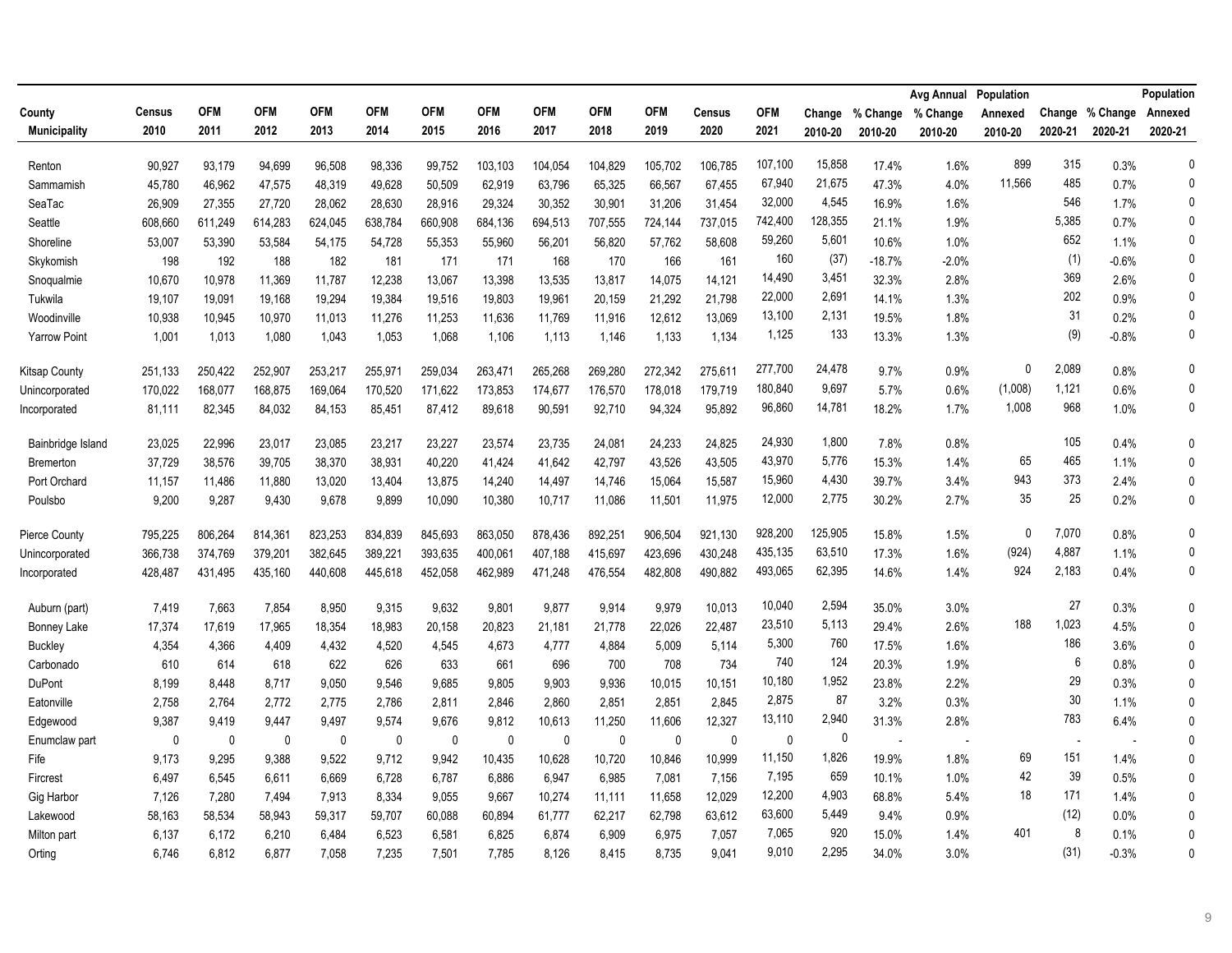|                         |               |            |            |            |            |            |            |            |            |            |               |            |         |          | Avg Annual | Population |         |                 | Population   |
|-------------------------|---------------|------------|------------|------------|------------|------------|------------|------------|------------|------------|---------------|------------|---------|----------|------------|------------|---------|-----------------|--------------|
| County                  | <b>Census</b> | <b>OFM</b> | <b>OFM</b> | <b>OFM</b> | <b>OFM</b> | <b>OFM</b> | <b>OFM</b> | <b>OFM</b> | <b>OFM</b> | <b>OFM</b> | <b>Census</b> | <b>OFM</b> | Change  | % Change | % Change   | Annexed    |         | Change % Change | Annexed      |
| <b>Municipality</b>     | 2010          | 2011       | 2012       | 2013       | 2014       | 2015       | 2016       | 2017       | 2018       | 2019       | 2020          | 2021       | 2010-20 | 2010-20  | 2010-20    | 2010-20    | 2020-21 | 2020-21         | 2020-21      |
| Pacific (part)          | 92            | 88         | 97         | 97         | 96         | 90         | 70         | 73         | 56         | 48         | 41            | 40         | (51)    | $-55.4%$ | $-7.8%$    |            | (1)     | $-2.4%$         | $\mathbf 0$  |
| Puyallup                | 37,022        | 37,295     | 37,783     | 38,218     | 38,947     | 39,250     | 40,322     | 41,009     | 41,326     | 41,759     | 42,973        | 43,060     | 5,951   | 16.1%    | 1.5%       | 206        | 87      | 0.2%            | 0            |
| Roy                     | 793           | 796        | 804        | 804        | 804        | 804        | 806        | 814        | 814        | 816        | 816           | 815        | 23      | 2.9%     | 0.3%       |            | (1)     | $-0.1%$         | $\mathbf{0}$ |
| Ruston                  | 749           | 752        | 759        | 811        | 851        | 927        | 965        | 1,002      | 1,000      | 1,007      | 1,055         | 1,060      | 306     | 40.9%    | 3.5%       |            | 5       | 0.5%            | 0            |
| South Prairie           | 434           | 423        | 412        | 401        | 390        | 379        | 368        | 357        | 348        | 386        | 373           | 375        | (61)    | $-14.1%$ | $-1.5%$    |            | 2       | 0.5%            | $\mathbf{0}$ |
| Steilacoom              | 5,985         | 6,022      | 6,058      | 6,104      | 6,146      | 6,224      | 6,293      | 6,566      | 6,602      | 6,647      | 6,727         | 6,745      | 742     | 12.4%    | 1.2%       |            | 18      | 0.3%            | 0            |
| Sumner                  | 9,451         | 9,470      | 9,503      | 9.575      | 9,617      | 9,769      | 9,838      | 10,105     | 10,221     | 10,310     | 10,621        | 10,700     | 1,170   | 12.4%    | 1.2%       |            | 79      | 0.7%            | 0            |
| Tacoma                  | 198,397       | 199,327    | 200,388    | 201,692    | 202,688    | 204,543    | 209,654    | 212,575    | 213,946    | 216,556    | 219,346       | 218,700    | 20,949  | 10.6%    | 1.0%       |            | (646)   | $-0.3%$         | 0            |
| <b>University Place</b> | 31,144        | 31,316     | 31,567     | 31,781     | 32,007     | 32,491     | 33,272     | 33,725     | 34,081     | 34,504     | 34,866        | 35,100     | 3,722   | 12.0%    | 1.1%       |            | 234     | 0.7%            | $\Omega$     |
| Wilkeson                | 477           | 475        | 484        | 482        | 483        | 487        | 488        | 489        | 490        | 488        | 499           | 495        | 22      | 4.6%     | 0.5%       |            | (4)     | $-0.8%$         | 0            |
| Snohomish County        | 713,335       | 718,874    | 725,545    | 735,288    | 746,184    | 760,430    | 773,899    | 787.096    | 801.223    | 814.419    | 827,957       | 837,800    | 114,622 | 16.1%    | 1.5%       | $\Omega$   | 9,843   | 1.2%            | 0            |
| Unincorporated          | 302,292       | 306,670    | 311,695    | 318,118    | 326,905    | 333,831    | 340,615    | 347,779    | 355,035    | 362,105    | 367,716       | 371,300    | 65,424  | 21.6%    | 2.0%       | (817)      | 3,584   | 1.0%            | 0            |
| Incorporated            | 411,043       | 412,204    | 413,850    | 417,170    | 419,279    | 426,599    | 433,284    | 439,317    | 446,188    | 452,314    | 460,241       | 466,500    | 49,198  | 12.0%    | 1.1%       | 817        | 6,259   | 1.4%            | 0            |
| Arlington               | 17,926        | 17,836     | 17,768     | 17,953     | 17,947     | 17,981     | 18,024     | 18,015     | 18,532     | 18,941     | 19,868        | 20,690     | 1,942   | 10.8%    | 1.0%       | 42         | 822     | 4.1%            | $\mathbf{0}$ |
| Bothell (part)          | 16,415        | 16,617     | 16,817     | 17,155     | 17,224     | 17,505     | 17,763     | 17,964     | 18,277     | 18,685     | 19,205        | 19,400     | 2,790   | 17.0%    | 1.6%       |            | 195     | 1.0%            | 0            |
| <b>Brier</b>            | 6,087         | 6,087      | 6,123      | 6,274      | 6,288      | 6,424      | 6,467      | 6,455      | 6,438      | 6,484      | 6.560         | 6,570      | 473     | 7.8%     | 0.8%       | 155        | 10      | 0.2%            | $\mathbf{0}$ |
| Darrington              | 1,347         | 1,349      | 1,356      | 1,362      | 1,367      | 1,371      | 1,375      | 1,429      | 1,434      | 1,450      | 1,462         | 1,470      | 115     | 8.5%     | 0.8%       |            | 8       | 0.5%            | $\mathbf{0}$ |
| Edmonds                 | 39,709        | 39,824     | 39,854     | 40,166     | 40,217     | 40,811     | 41,261     | 41.639     | 41,942     | 42,410     | 42,853        | 42,900     | 3,144   | 7.9%     | 0.8%       |            | 47      | 0.1%            | 0            |
| Everett                 | 103,019       | 102,908    | 102,976    | 103,593    | 103,650    | 104,731    | 107,170    | 108,698    | 109,373    | 109,957    | 110,629       | 112,300    | 7,610   | 7.4%     | 0.7%       | 6          | 1,671   | 1.5%            | 0            |
| Gold Bar                | 2,075         | 2,079      | 2,103      | 2,139      | 2.165      | 2,219      | 2,248      | 2,269      | 2,340      | 2,334      | 2.403         | 2,420      | 328     | 15.8%    | 1.5%       |            | 17      | 0.7%            | 0            |
| <b>Granite Falls</b>    | 3,364         | 3,376      | 3,391      | 3,402      | 3,417      | 3,426      | 3,434      | 3,531      | 3,656      | 3,923      | 4,450         | 4,490      | 1,086   | 32.3%    | 2.8%       |            | 40      | 0.9%            | $\mathbf{0}$ |
| Index                   | 178           | 166        | 166        | 163        | 163        | 149        | 157        | 161        | 158        | 158        | 155           | 155        | (23)    | $-12.9%$ | $-1.4%$    |            | 0       | 0.0%            | 0            |
| Lake Stevens            | 28,069        | 28,342     | 28,787     | 29,391     | 29,756     | 30,645     | 31,800     | 32,811     | 33,743     | 34,431     | 35,630        | 37,000     | 7,561   | 26.9%    | 2.4%       | 572        | 1,370   | 3.8%            | 0            |
| Lynnwood                | 35,836        | 35,604     | 35,391     | 35,218     | 35,040     | 35,161     | 35,103     | 35,257     | 36,453     | 37,708     | 38,568        | 38,650     | 2,732   | 7.6%     | 0.7%       |            | 82      | 0.2%            | 0            |
| Marysville              | 60,020        | 60,672     | 61,399     | 62,220     | 62,820     | 64,583     | 65,562     | 66,793     | 68,220     | 69,183     | 70,714        | 71,250     | 10,694  | 17.8%    | 1.7%       |            | 536     | 0.8%            | 0            |
| Mill Creek              | 18,244        | 18,369     | 18,457     | 18,609     | 18,810     | 19,966     | 20,171     | 20,238     | 20,723     | 20,898     | 20,926        | 20,930     | 2,682   | 14.7%    | 1.4%       |            | 4       | 0.0%            | 0            |
| Monroe                  | 17,304        | 17,321     | 17,376     | 17,486     | 17,627     | 17,586     | 18,082     | 18,303     | 18,781     | 19,144     | 19,699        | 19,900     | 2,395   | 13.8%    | 1.3%       | 21         | 201     | 1.0%            | $\Omega$     |
| Mountlake Terrace       | 19,909        | 19,943     | 19,991     | 20,006     | 20,390     | 20,950     | 20,908     | 21,116     | 21,235     | 21,242     | 21,286        | 21,980     | 1,377   | 6.9%     | 0.7%       |            | 694     | 3.3%            | $\mathbf{0}$ |
| Mukilteo                | 20,254        | 20,310     | 20,367     | 20,445     | 20,547     | 20,979     | 21,191     | 21,398     | 21,465     | 21,536     | 21,538        | 21,560     | 1,284   | 6.3%     | 0.6%       |            | 22      | 0.1%            | $\Omega$     |
| Snohomish               | 9,098         | 9,198      | 9,202      | 9,208      | 9,252      | 9,375      | 9,595      | 9,951      | 10,046     | 10,086     | 10,126        | 10,160     | 1,028   | 11.3%    | 1.1%       |            | 34      | 0.3%            | $\mathbf{0}$ |
| Stanwood                | 6,231         | 6,275      | 6,412      | 6,504      | 6,737      | 6,865      | 6,979      | 7,169      | 7,265      | 7,549      | 7,705         | 7,980      | 1,474   | 23.7%    | 2.1%       |            | 275     | 3.6%            | $\mathbf{0}$ |
| Sultan                  | 4,651         | 4.629      | 4,613      | 4.585      | 4.566      | 4,555      | 4,682      | 4,809      | 4,801      | 4,881      | 5.146         | 5,370      | 495     | 10.6%    | 1.0%       | 10         | 224     | 4.4%            | $\mathbf{0}$ |
| Woodway                 | 1,307         | 1,299      | 1,301      | 1,291      | 1,296      | 1,317      | 1,312      | 1,311      | 1,306      | 1,314      | 1,318         | 1,325      | 11      | 0.8%     | 0.1%       |            | 7       | 0.5%            | $\mathbf{0}$ |